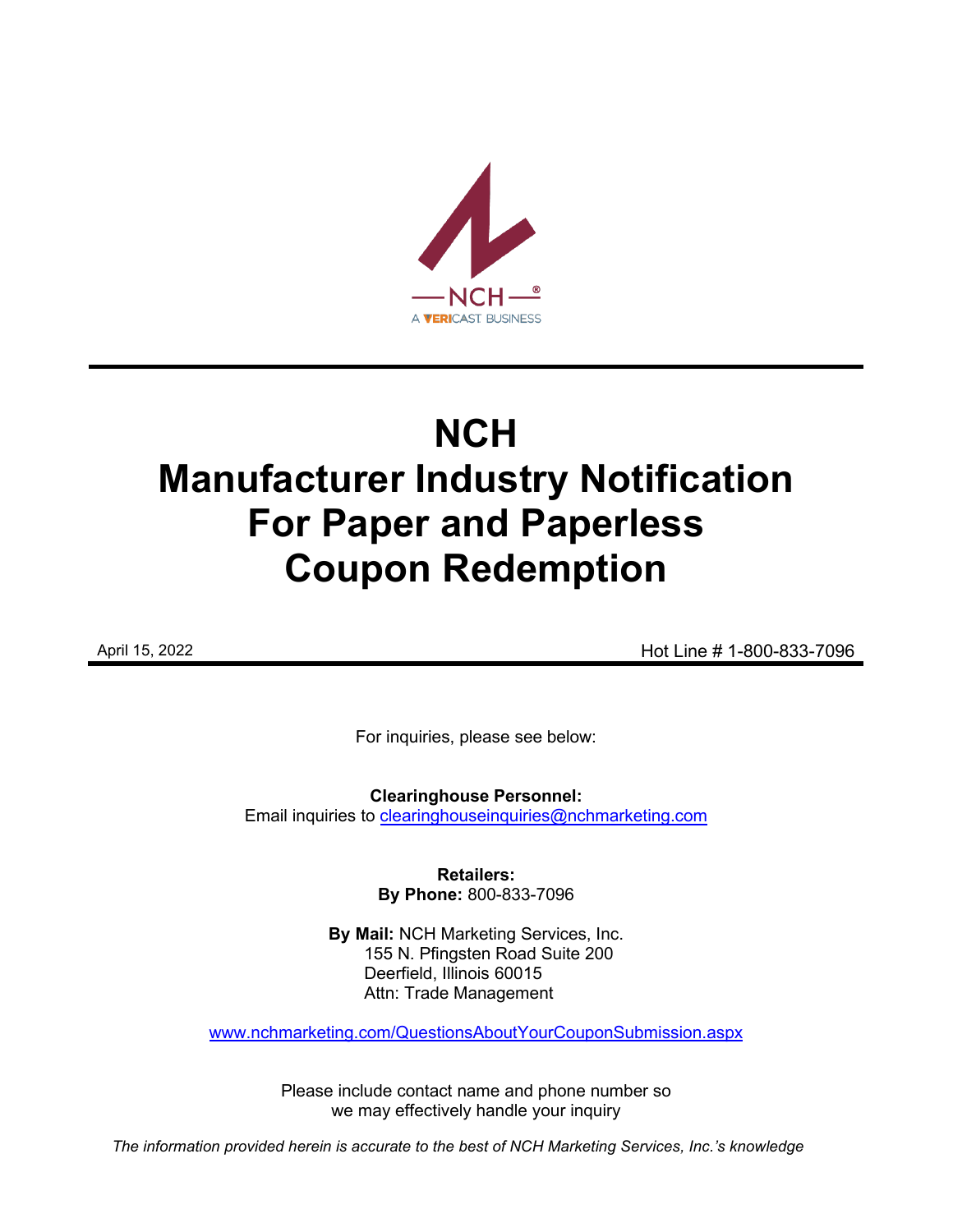# **Glossary**

## **Brands / Products**

Brands / products which the manufacturer has previously couponed on and advised NCH of; may not be all inclusive

## **Family Codes**

Family codes as provided by the manufacturer; may not be all inclusive of the manufacturer's complete family code structure

## **Manufacturer Merger**

A manufacturer merging into an existing NCH client

## **Manufacturer Name Change**

An NCH client changing their corporate name

## **Manufacturer Published Coupon Redemption Policy Updates**

Newly published or updated NCH client Manufacturer Redemption Policies which may be found online at the NCH Retailer Support Center, [www.nchmarketing.com/QuestionsAboutYourCouponSubmission.aspx](http://www.nchmarketing.com/QuestionsAboutYourCouponSubmission.aspx)

## **Manufacturer Redemption Address Change**

An NCH client moving to another agent or beginning to process in-house

## **Manufacturer Redemption Clarification**

Further details pertaining to NCH client company prefixes, brands, family codes, etc.

## **Manufacturer Split**

An NCH client who has sold products to another manufacturer

#### **New NCH Manufacturer**

A manufacturer new to NCH who may or may not have coupons in the marketplace

1

*Invoice and store tags need to reflect full NCH Manufacturer name and number as shown in example below.*

## *Example: ABC Company #9999*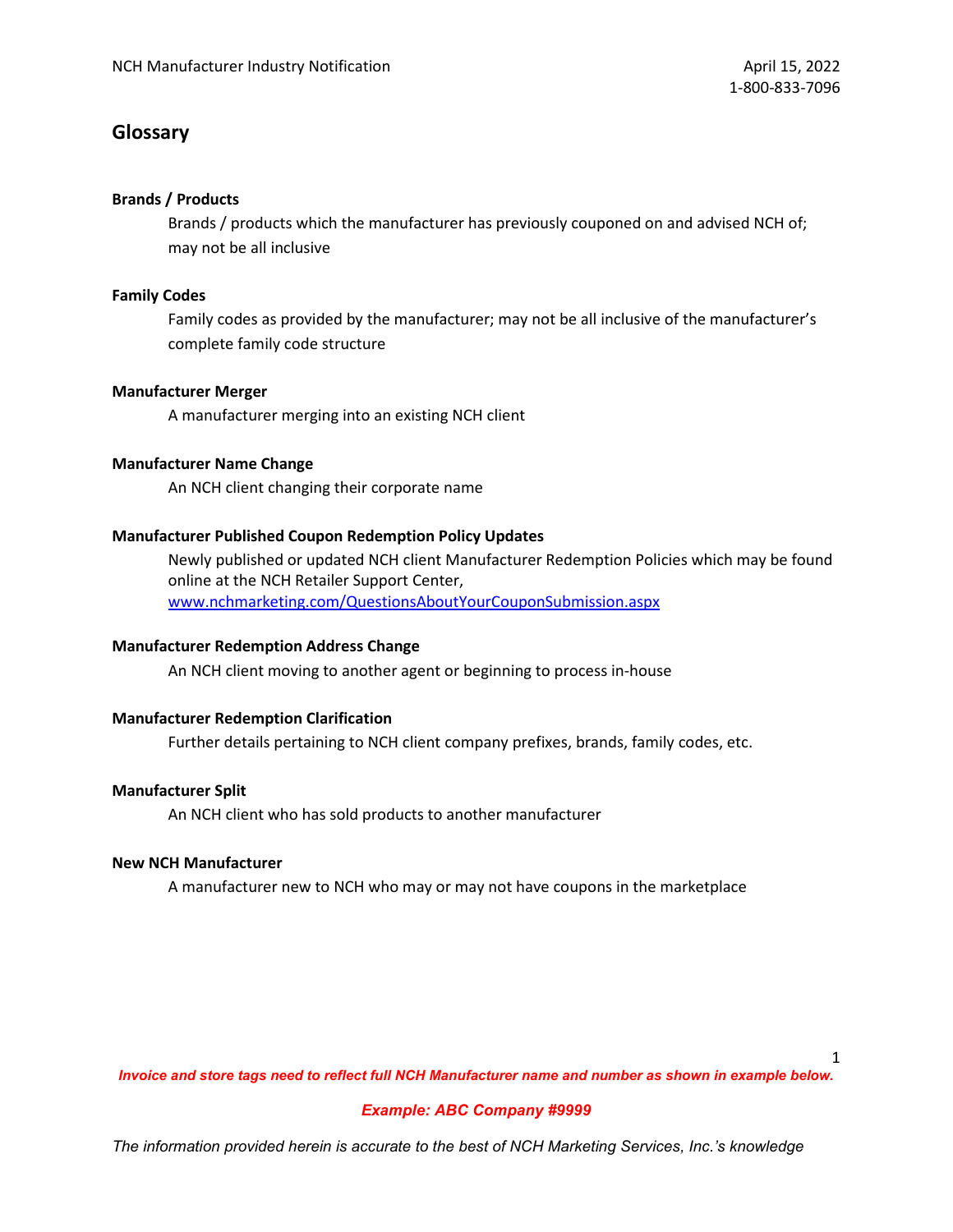# **New NCH Manufacturer**

# *The information below pertains to both paper and paperless submissions*

| Effective Date: 5/02/2022                                         |                                |                                                                                                                                                                                      |
|-------------------------------------------------------------------|--------------------------------|--------------------------------------------------------------------------------------------------------------------------------------------------------------------------------------|
| <b>Manufacturer Name</b>                                          | <b>Client Number</b>           | <b>Prior Redemption Address</b>                                                                                                                                                      |
| Wella Operations #1791<br>PO Box 880001<br>El Paso, TX 88588-0001 | 1791                           | HFC Prestige International US, LLC #2119<br>PO Box 880001<br>El Paso, TX 88588-0001                                                                                                  |
| <b>GS1 Company Prefix</b>                                         | <b>Family Codes</b>            | <b>Brands / Products</b>                                                                                                                                                             |
| 0070018                                                           | 200, 210-234, 900, 910-914     |                                                                                                                                                                                      |
| 038151                                                            | 210-217, 250-261               | Clairol Hair Color, Natural Instincts Hair<br>Color, Nice N Easy Hair Color, Clairol Root<br>Touch Up, Balsam Hair Color, Herbal<br>Essences Hair Color, Vidal Sassoon Hair<br>Color |
| 361422                                                            | 300, 310-313, 610-613, 632-642 |                                                                                                                                                                                      |
| 4064666                                                           | 411-413                        |                                                                                                                                                                                      |
| 0037000                                                           | 550-553, 720-722               |                                                                                                                                                                                      |
| 361630                                                            | 611, 633                       |                                                                                                                                                                                      |

| Effective Date: 5/02/2022                                       |                      |                                 |  |  |  |
|-----------------------------------------------------------------|----------------------|---------------------------------|--|--|--|
| <b>Manufacturer Name</b>                                        | <b>Client Number</b> | <b>Prior Redemption Address</b> |  |  |  |
| Thirty Madison #1790<br>PO Box 880001<br>El Paso, TX 88588-0001 | 1790                 | N/A                             |  |  |  |
| <b>GS1 Company Prefix</b>                                       | <b>Family Codes</b>  | <b>Brands / Products</b>        |  |  |  |
| 0371713                                                         | All Family Codes     | Picnic                          |  |  |  |

*Invoice and store tags need to reflect full NCH Manufacturer name and number as shown in example below.*

## *Example: ABC Company #9999*

*The information provided herein is accurate to the best of NCH Marketing Services, Inc.'s knowledge*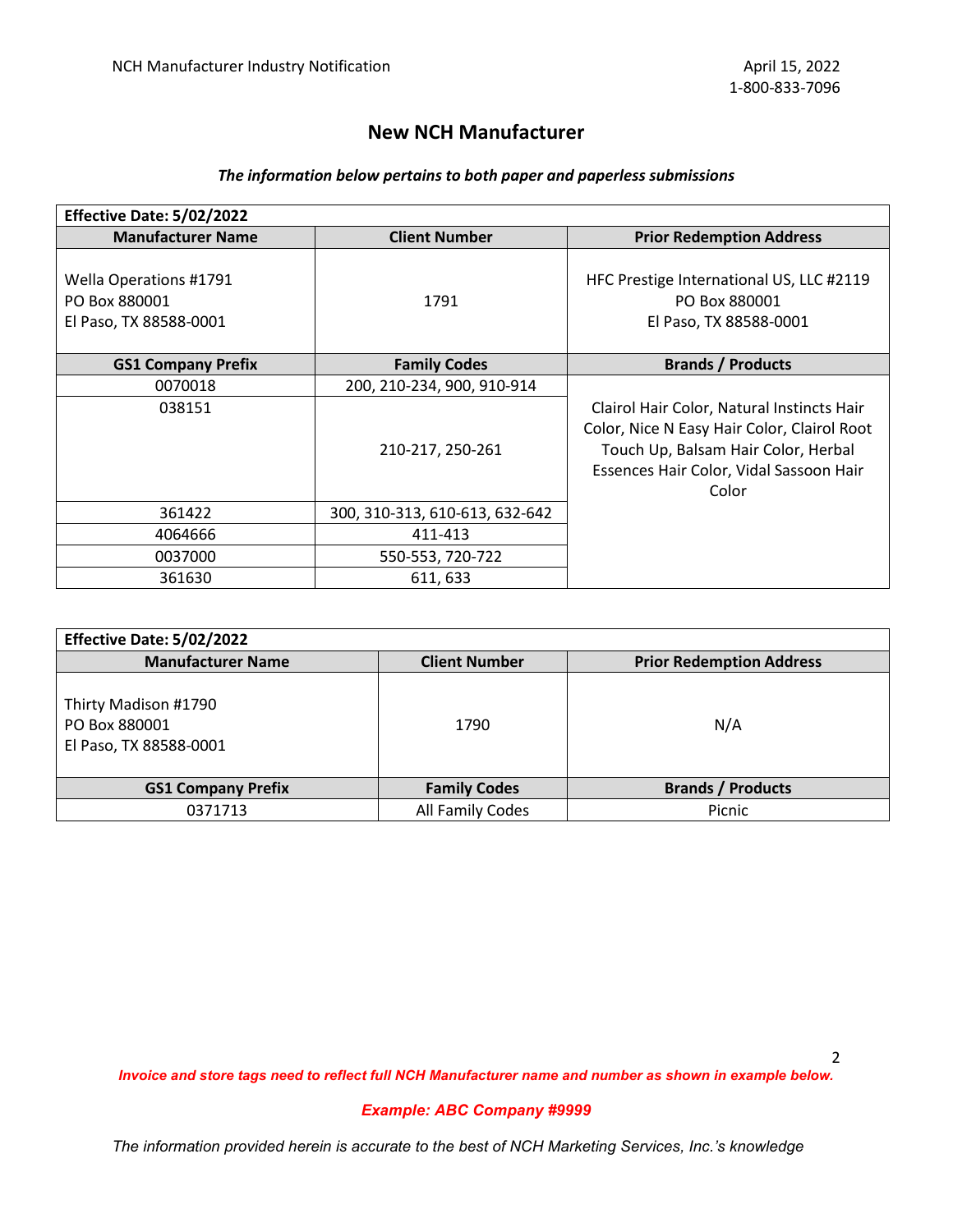## **New NCH Manufacturer**

## *The information below pertains to both paper and paperless submissions*

| Effective Date: 4/18/2022                                                   |                      |                                 |  |  |  |
|-----------------------------------------------------------------------------|----------------------|---------------------------------|--|--|--|
| <b>Manufacturer Name</b>                                                    | <b>Client Number</b> | <b>Prior Redemption Address</b> |  |  |  |
| Matosantos Commerical Corp #1789<br>PO Box 880001<br>El Paso, TX 88588-0001 | 1789                 | N/A                             |  |  |  |
| <b>GS1 Company Prefix</b>                                                   | <b>Family Codes</b>  | <b>Brands / Products</b>        |  |  |  |
| 0052525                                                                     | All Family Codes     | Campoverde                      |  |  |  |

# **Manufacturer Merger**

*The information below pertains to both paper and paperless submissions. Paperless offers must be reregistered for all agents by Effective Date below. Please email [NRSpaperless@nchmarketing.com](mailto:NRSpaperless@nchmarketing.com) to obtain correct NCH Retailer Services billing ID for Paperless Offer Registration Files.* 

| <b>Effective Date: 5/02/22</b> |                                |                                                                            |                                                                       |                                |
|--------------------------------|--------------------------------|----------------------------------------------------------------------------|-----------------------------------------------------------------------|--------------------------------|
| <b>Manufacturer Name</b>       | <b>Client</b><br><b>Number</b> | <b>Previous Redemption Address</b>                                         | <b>Merging Into</b>                                                   | <b>Client</b><br><b>Number</b> |
| Post Consumer Brands, LLC      | 1473                           | Bob Evans & Crystal Farms #1547<br>PO Box 880001<br>El Paso, TX 88588-0001 | Post Consumer Brands #1473<br>PO Box 880001<br>El Paso, TX 88588-0001 | 1473                           |
| <b>GS1 Company Prefix</b>      |                                | <b>Family Codes</b>                                                        | <b>Brands / Products</b>                                              |                                |
| 0014616                        |                                | All Family Codes                                                           | All Brands                                                            |                                |
| 0020169                        |                                | All Family Codes                                                           | All Brands                                                            |                                |
| 0070110                        |                                | All Family Codes                                                           | All Brands                                                            |                                |
| 0070272                        |                                | 110                                                                        | Egg Beaters                                                           |                                |
| 0075900                        |                                | All Family Codes                                                           | All Brands                                                            |                                |
| 0075925                        |                                | All Family Codes                                                           | All Brands                                                            |                                |
| 0196370                        |                                | All Family Codes                                                           | All Brands                                                            |                                |
| 0706624                        |                                | All Family Codes                                                           | All Brands                                                            |                                |
| 0763514                        |                                | All Family Codes                                                           | All Brands                                                            |                                |

*Invoice and store tags need to reflect full NCH Manufacturer name and number as shown in example below.*

#### *Example: ABC Company #9999*

*The information provided herein is accurate to the best of NCH Marketing Services, Inc.'s knowledge*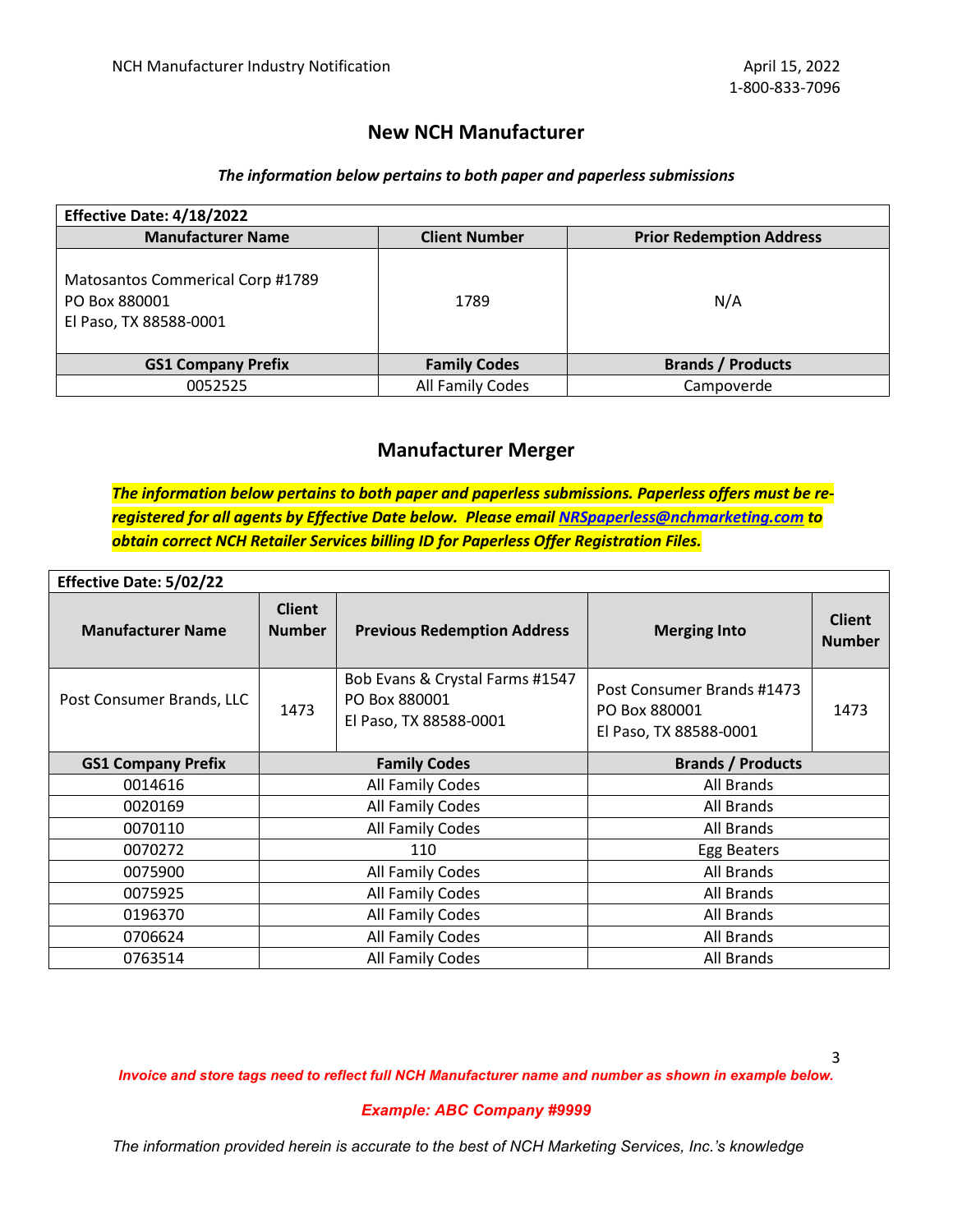# **Manufacturer Merger**

*The information below pertains to both paper and paperless submissions. Paperless offers must be reregistered for all agents by Effective Date below. Please email [NRSpaperless@nchmarketing.com](mailto:NRSpaperless@nchmarketing.com) to obtain correct NCH Retailer Services billing ID for Paperless Offer Registration Files.* 

| <b>Effective Date: 5/02/22</b> |                                |                                                                               |                                                                       |                                |  |  |
|--------------------------------|--------------------------------|-------------------------------------------------------------------------------|-----------------------------------------------------------------------|--------------------------------|--|--|
| <b>Manufacturer Name</b>       | <b>Client</b><br><b>Number</b> | <b>Previous Redemption Address</b>                                            | <b>Merging Into</b>                                                   | <b>Client</b><br><b>Number</b> |  |  |
| Post Consumer Brands, LLC      | 1473                           | DNA Dreamfields/Dakota Pasta #1369<br>PO Box 880001<br>El Paso, TX 88588-0001 | Post Consumer Brands #1473<br>PO Box 880001<br>El Paso, TX 88588-0001 | 1473                           |  |  |
| <b>GS1 Company Prefix</b>      |                                | <b>Family Codes</b>                                                           | <b>Brands / Products</b>                                              |                                |  |  |
| 0033400                        |                                | 500, 520 & 522                                                                | Ronzoni Healthy Harvest                                               |                                |  |  |
| 0071300                        |                                | All Family Codes                                                              | All Brands                                                            |                                |  |  |
| 0767387                        |                                | All Family Codes                                                              | All Brands                                                            |                                |  |  |

| <b>Effective Date: 4/11/22</b> |                                |                                                                                                                 |                                                             |                                |
|--------------------------------|--------------------------------|-----------------------------------------------------------------------------------------------------------------|-------------------------------------------------------------|--------------------------------|
| <b>Manufacturer Name</b>       | <b>Client</b><br><b>Number</b> | <b>Previous Redemption</b><br><b>Address</b>                                                                    | <b>Merging Into</b>                                         | <b>Client</b><br><b>Number</b> |
| Revlon, Inc                    | 197                            | Elizabeth Arden Inc<br>Inmar Dept. #19346<br>Mfr Rcy Office<br>801 Union Pacific Blyd Ste 5<br>Laredo, TX 78045 | Revlon, Inc #197<br>PO Box 880001<br>El Paso, TX 88588-0001 | 197                            |
| <b>GS1 Company Prefix</b>      | <b>Family Codes</b>            |                                                                                                                 | <b>Brands / Products</b>                                    |                                |
| 0719346                        |                                | All Family Codes                                                                                                | All Brands                                                  |                                |
| 0608133                        |                                | All Family Codes                                                                                                | All Brands                                                  |                                |

*Invoice and store tags need to reflect full NCH Manufacturer name and number as shown in example below.*

#### *Example: ABC Company #9999*

*The information provided herein is accurate to the best of NCH Marketing Services, Inc.'s knowledge*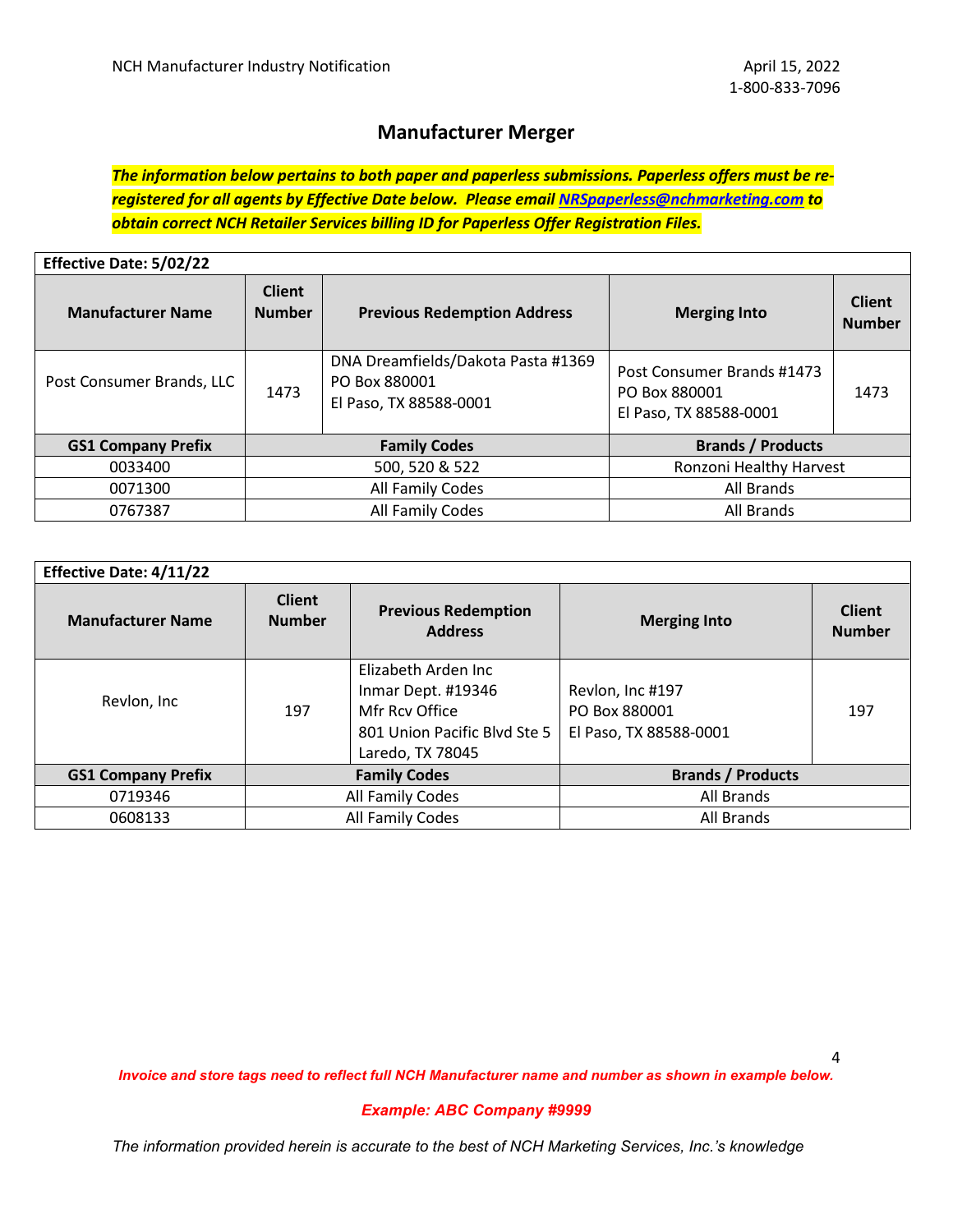# **Manufacturer Split**

*The information below pertains to both paper and paperless submissions. Paperless offers must be reregistered for all agents by Effective Date below. Please email [NRSpaperless@nchmarketing.com](mailto:NRSpaperless@nchmarketing.com) to obtain correct NCH Retailer Services billing ID for Paperless Offer Registration Files.* 

| Effective Date: 5/02/2022                                                      |                                |                                                                      |                                                                                                                                                                                      |
|--------------------------------------------------------------------------------|--------------------------------|----------------------------------------------------------------------|--------------------------------------------------------------------------------------------------------------------------------------------------------------------------------------|
| <b>Previous Manufacturer Name &amp;</b><br><b>Address</b>                      | <b>Client</b><br><b>Number</b> | <b>New Manufacturer Name &amp;</b><br><b>Address</b>                 | <b>Client Number</b>                                                                                                                                                                 |
| HFC Prestige International US #2119<br>PO Box 880001<br>El Paso, TX 88588-0001 | 2119                           | Wella Operations US #1791<br>PO Box 880001<br>El Paso, TX 88588-0001 | 1791                                                                                                                                                                                 |
| <b>GS1 Company Prefix</b>                                                      | <b>Family Codes</b>            |                                                                      | <b>Brands/Products</b>                                                                                                                                                               |
| 0070018                                                                        | 200, 210-234, 900, 910-914     |                                                                      |                                                                                                                                                                                      |
| 038151                                                                         |                                | 210-217, 250-261                                                     | Clairol Hair Color, Natural Instincts Hair<br>Color, Nice N Easy Hair Color, Clairol Root<br>Touch Up, Balsam Hair Color, Herval<br>Essences Hair Color, Vidal Sassoon Hair<br>Color |
| 361422                                                                         |                                | 300, 310-313, 610-613, 632-642                                       |                                                                                                                                                                                      |
| 4064666                                                                        | 411-413                        |                                                                      |                                                                                                                                                                                      |
| 0037000                                                                        |                                | 550-553, 720-722                                                     |                                                                                                                                                                                      |
| 361630                                                                         |                                | 611, 613                                                             |                                                                                                                                                                                      |

5

*Invoice and store tags need to reflect full NCH Manufacturer name and number as shown in example below.*

#### *Example: ABC Company #9999*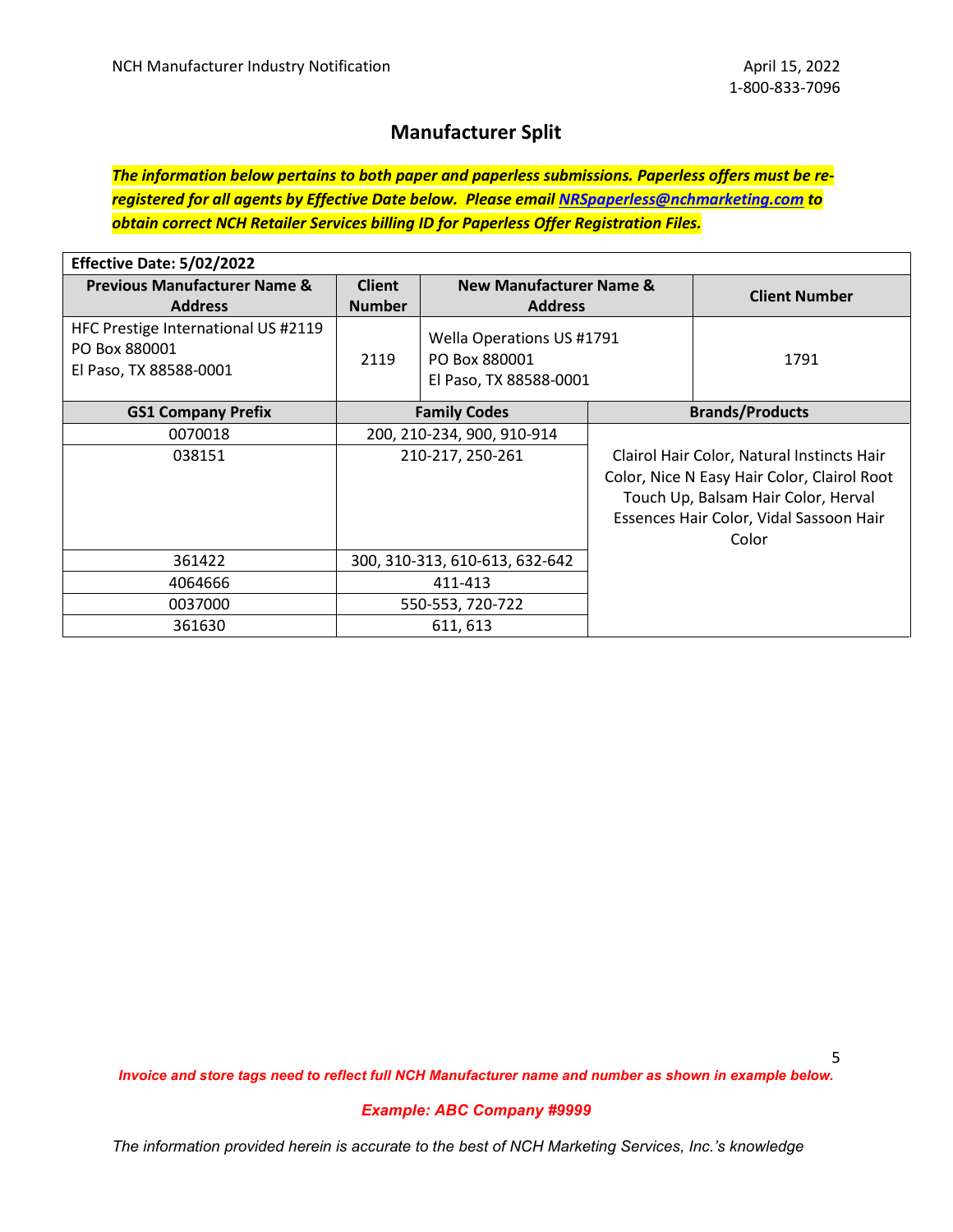# **Manufacturer Split**

*The information below pertains to both paper and paperless submissions. Paperless offers must be reregistered for all agents by Effective Date below. Please email [NRSpaperless@nchmarketing.com](mailto:NRSpaperless@nchmarketing.com) to obtain correct NCH Retailer Services billing ID for Paperless Offer Registration Files.* 

| Effective Date: 4/04/2022                                           |                                |                                                                           |                 |                                |  |
|---------------------------------------------------------------------|--------------------------------|---------------------------------------------------------------------------|-----------------|--------------------------------|--|
| <b>Previous Manufacturer Name &amp;</b><br><b>Address</b>           | <b>Client</b><br><b>Number</b> | <b>New Manufacturer Name &amp; Address</b>                                |                 | <b>Client Number</b>           |  |
| Tyson Pet Products #1005<br>PO Box 880001<br>El Paso, TX 88588-0001 | 1005                           | The Blue Buffalo Company #1357<br>PO Box 880001<br>El Paso, TX 88588-0001 |                 | 1357                           |  |
| <b>GS1 Company Prefix</b>                                           |                                | <b>Family Codes</b>                                                       |                 | <b>Brands/Products</b>         |  |
| 0031400                                                             |                                | 100                                                                       |                 | Any Nudges Product             |  |
| 0031400                                                             |                                | 111                                                                       |                 | Any Nudges 3 oz                |  |
| 0031400                                                             |                                | 112                                                                       |                 | Any Nudges 5 oz/6 oz           |  |
| 0031400                                                             | 113                            |                                                                           | Any Nudges 9 oz |                                |  |
| 0031400                                                             | 114                            |                                                                           |                 | Any Nudges - Trial Pack 4.8 oz |  |
| 0031400                                                             | 120                            |                                                                           |                 | Any Nudges 10 oz or Lgr        |  |
| 0031400                                                             | 121                            |                                                                           |                 | Any Nudges 10 oz/12 oz         |  |
| 0031400                                                             | 122                            |                                                                           |                 | Any Nudges 16 oz/25 oz         |  |
| 0031400                                                             |                                | 123                                                                       |                 | Any Nudges 36 oz               |  |
| 0031400                                                             |                                | 124                                                                       |                 | Any Nudges 40 oz               |  |
| 0031400                                                             | 200                            |                                                                           |                 | Any True Chews Product         |  |
| 0031400                                                             | 211                            |                                                                           |                 | Any True Chews 3-4 oz          |  |
| 0031400                                                             | 212                            |                                                                           |                 | Any True Chews 10-14 oz        |  |
| 0031400                                                             | 213                            |                                                                           |                 | Any True Chews 20-22 oz        |  |
| 0031400                                                             |                                | 214                                                                       |                 | Any True Chews Grain Free 8 oz |  |
| 0031400                                                             |                                | 300                                                                       |                 | Any True Chews Pork Product    |  |

| Effective Date: 4/04/2022                                                |                                |                                                                     |                        |                       |
|--------------------------------------------------------------------------|--------------------------------|---------------------------------------------------------------------|------------------------|-----------------------|
| <b>Previous Manufacturer Name &amp;</b><br><b>Address</b>                | <b>Client</b><br><b>Number</b> | New Manufacturer Name & Address                                     | <b>Client Number</b>   |                       |
| The Kraft Heinz Company #1539<br>PO Box 880001<br>El Paso, TX 88588-0001 | 1539                           | Emmi Roth USA, Inc #1542<br>PO Box 880001<br>El Paso, TX 88588-0001 |                        | 1542                  |
| <b>GS1 Company Prefix</b>                                                | <b>Family Codes</b>            |                                                                     | <b>Brands/Products</b> |                       |
| 0070277                                                                  | All Family Codes               |                                                                     |                        | <b>Athenos Cheese</b> |
| 0070277                                                                  | All Family Codes               |                                                                     |                        | Athenos Pita Chips    |

6

*Invoice and store tags need to reflect full NCH Manufacturer name and number as shown in example below.*

#### *Example: ABC Company #9999*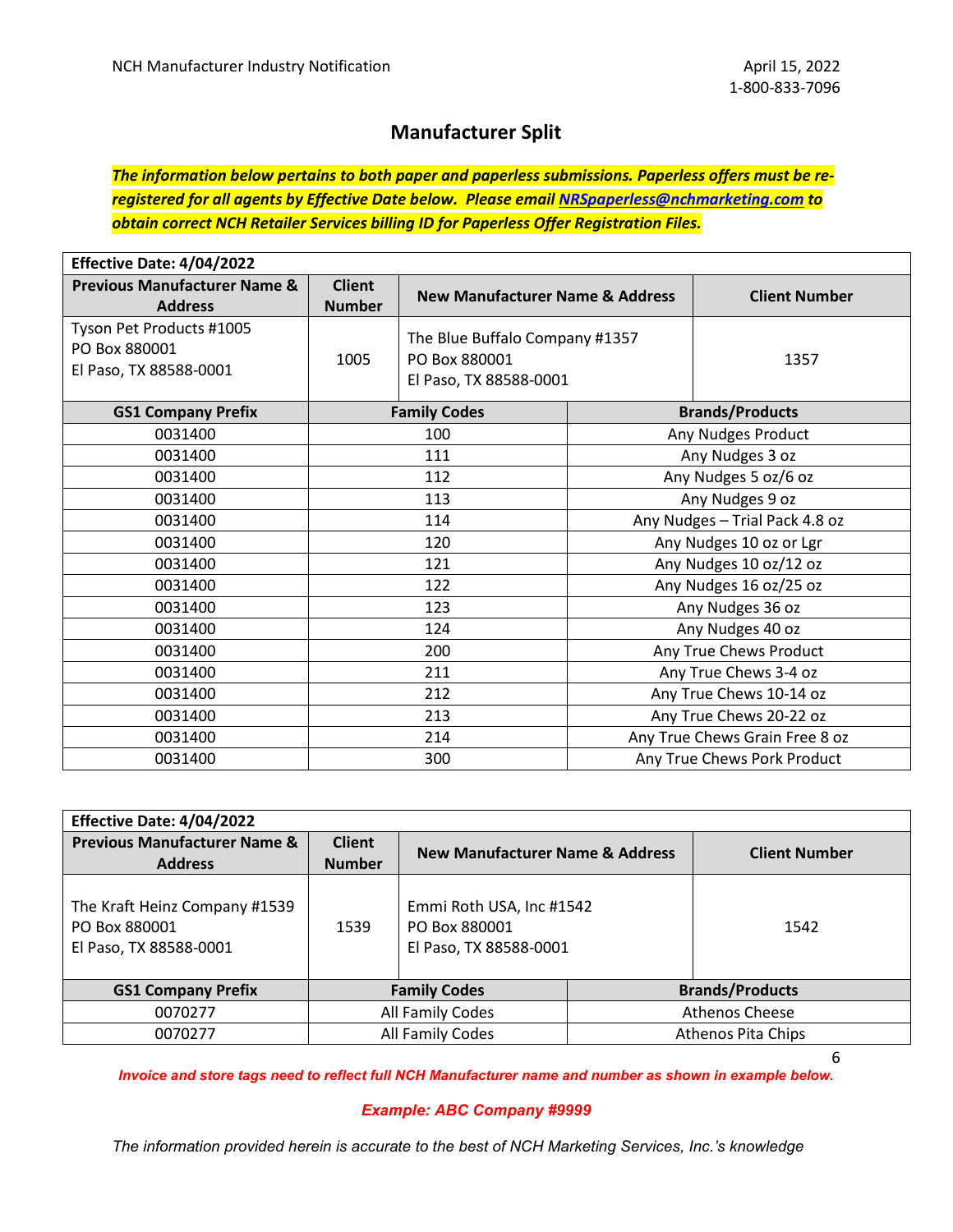# **Manufacturer Redemption Address Change**

*The information below pertains to both paper and paperless submissions. Paperless offers must be reregistered for all agents by Effective Date below. Please email [NRSpaperless@nchmarketing.com](mailto:NRSpaperless@nchmarketing.com) to obtain correct NCH Retailer Services billing ID for Paperless Offer Registration Files.* 

| Effective Date: 4/19/2022                                       |                                |                                                                    |                           |  |
|-----------------------------------------------------------------|--------------------------------|--------------------------------------------------------------------|---------------------------|--|
| <b>Manufacturer Name &amp; Address</b>                          | <b>Client</b><br><b>Number</b> | <b>Forwarding Information</b>                                      | <b>GS1 Company Prefix</b> |  |
| W/R Group, Inc #1688<br>PO Box 880001<br>El Paso, TX 88588-0001 | 1688                           | W/R Group<br>9160 East Bahia Dr. Suite 200<br>Scottsdale, AZ 85260 | 081842302                 |  |

# **Manufacturer Name Change**

## *The information below pertains to both paper and paperless submissions*

| <b>Effective Date:</b>                                    |                                |                                           |                      |  |  |
|-----------------------------------------------------------|--------------------------------|-------------------------------------------|----------------------|--|--|
| <b>Previous Manufacturer Name &amp;</b><br><b>Address</b> | <b>Client</b><br><b>Number</b> | <b>New Manufacturer Name</b><br>& Address | <b>Client Number</b> |  |  |
|                                                           |                                |                                           |                      |  |  |

## **Manufacturer Redemption Clarification**

#### *The information below pertains to both paper and paperless submissions*

| <b>Manufacturer Name &amp; Address</b> | <b>Client</b><br><b>Number</b> | <b>Comments</b> |
|----------------------------------------|--------------------------------|-----------------|
|                                        |                                |                 |

*Invoice and store tags need to reflect full NCH Manufacturer name and number as shown in example below.*

#### *Example: ABC Company #9999*

*The information provided herein is accurate to the best of NCH Marketing Services, Inc.'s knowledge*